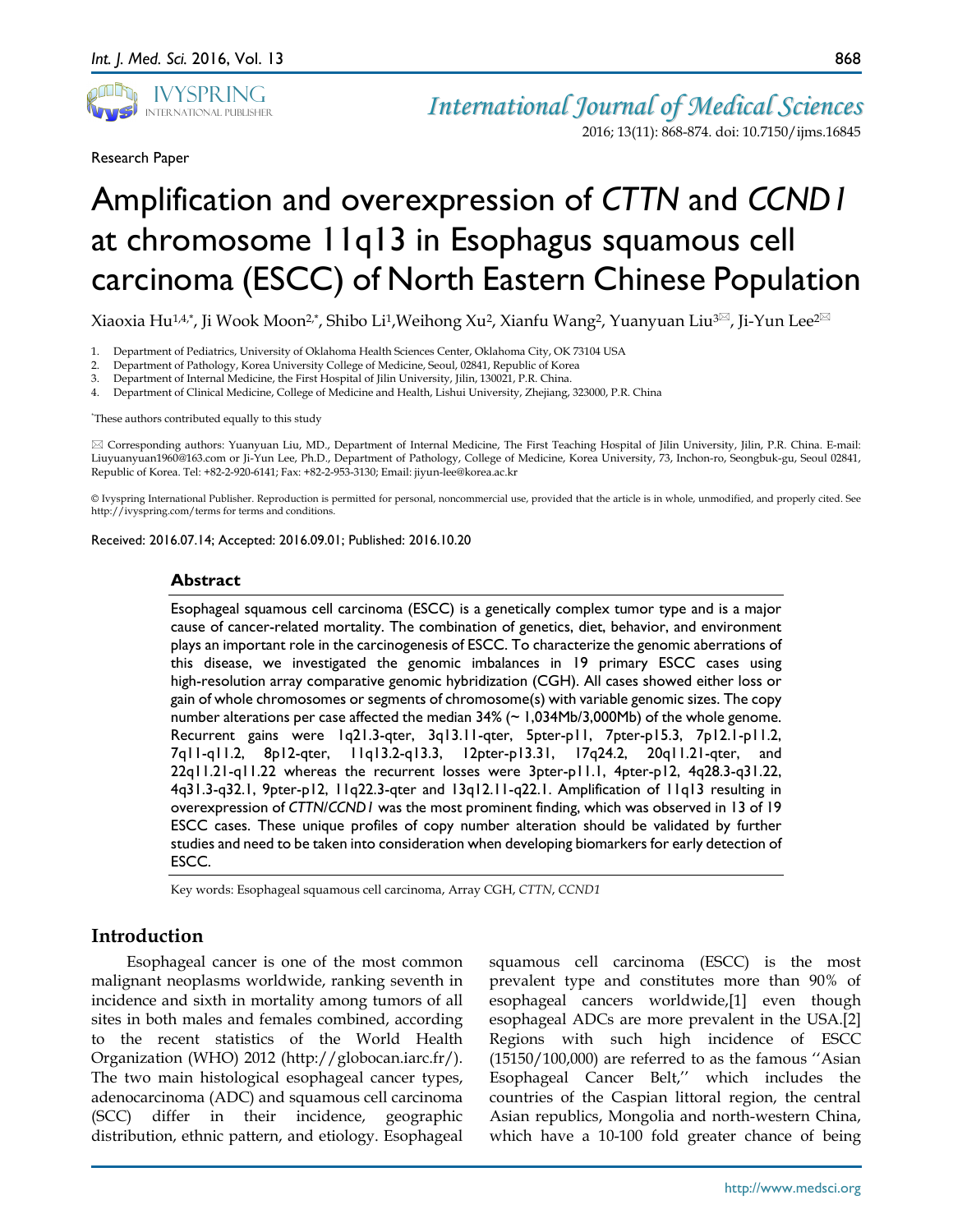affected by esophageal cancer compared to other countries.[3] The Jilin Province in North-Eastern China is part of the "Asian Esophageal Cancer Belt." The major ethnic groups in the Jilin Province comprise the Han Chinese  $(\sim 91\%)$ , Korean  $(\sim 4.3\%)$ , and Manchu ( $\sim$  3.4%) populations.

Multiple etiologies including several behavioral and environmental factors such as an individual's diet, tobacco smoking, alcohol consumption, exposure to chemical carcinogens, and chronic inflammation are known to be risk factors for the development of ESCC.[4] Regardless of the ethnic origin of the patients and the etiological factors, genetic instabilities such as microsatellite instability and chromosomal instability are associated with tumorigenesis of ESCC. Chromosomal instabilities are commonly a consequence of chromosomal or chromosome segment abnormalities resulting in DNA copy number changes (CNCs) that occur during in tumor progression. Analysis of the DNA CNC anatomy showed that human cancers can be classified by DNA CNC profiling, because it is non-randomly selected according to the biological backgrounds of the cancer.[5] These CNCs may lead to loss of function in tumor suppressor genes and/or gain of function in oncogenes. Interestingly, high level DNA CNCs (amplification) in tumors are frequently restricted to certain chromosomal regions that contain well-known oncogenes, which are also overexpressed or activated.[6,7] Some oncogenes, such as *NMYC, LMYC* and *GLI*, were originally discovered because of their genomic amplification in human tumors.[7] Therefore, the detection and discovery of unidentified or incompletely described CNCs and the relevant genes located within these CNCs can lead to identification of genes putatively involved in growth control and tumorigenesis.

The recently available whole genomic array comparative genomic hybridization (CGH), a high-throughput genomic technology, facilitates the accumulation of high resolution data of the genomic imbalances associated with disease. In this study, we were able to define the regions of gains/amplification and losses in ESCC, and through integration of copy number, we identified the possible candidate target genes that could give insights into the pathology and molecular mechanisms of ESCC. It may therefore provide information relevant to early tumor detection, refined prognosis, and the development of novel targeted therapeutics.

# **Materials and Methods**

## **Tumor Samples**

The study included samples from 19 advanced

ESCC cases from the Jilin Province in the north-east part of the China, diagnosed according to the WHO classification.[8] The clinical characteristics and risk factors of these samples are summarized in Table 1. Of the 19 cases studied, 18 were from male patients and only one was from a female patient. The mean age of the patients was 57 (range: 37-76) years. The stage of each tumor was classified according to the tumor, node, and metastasis (TNM) classification of the International Union against Cancer[9] and the National Comprehensive Cancer Network (NCCN) Clinical Practice Guidelines in Oncology (http://www.nccn.org/professionals/physician\_gls/ f\_guidelines.asp) as follows: stage I, two cases; stage II, six cases; stage III, eight cases; information for three cases was not available. The histopathological grades of the samples were as follows: grade 1 (well differentiated/low grade squamous cell carcinoma), one case; grade 2 (moderately differentiated/intermediate grade squamous cell carcinoma), eighteen cases; and grade 3 (poorly differentiated/high grade squamous cell carcinoma), none. All patients had negative histories of exposure to either chemotherapy or radiotherapy before surgery, and were not diagnosed with other cancers. Two of the patients had a family history of esophageal cancer. Unfortunately, the information of postsurgical pathological stages was not available. Informed consent was obtained from the enrolled patients with the approval of the ethics committee of the First Hospital of Jilin University (IRB#2011-002). Tumor samples were obtained surgically in the Department of thoracic surgery, at the First Teaching Hospital of Jilin University. Histologically normal esophageal mucosa was surgically removed from the primary tumor regions by experienced pathologists and the primary tumor samples were snap-frozen and stored at -80°C. DNA was isolated from the samples by proteinase K digestion followed by phenol-chloroform extraction according to standard protocols.

#### **Array CGH assay**

Array CGH was performed according to the manufacturer's protocol with minor modifications on a 385k oligonucelotide chip (Roche/NimbleGen System Inc., Madison, WI). Commercially available pooled normal control DNA was used (Promega Corporation, Madison, WI) as the reference. The patients DNA and the reference DNA were labeled with either Cyanine 3 (Cy-3) or Cyanine 5 (Cy-5) by random priming (Trilink Biotechnologies, San Diego, CA) and were then hybridized to the chip via incubation in the MAUI hybridization system (BioMicro Systems, Salt Lake City, UT). After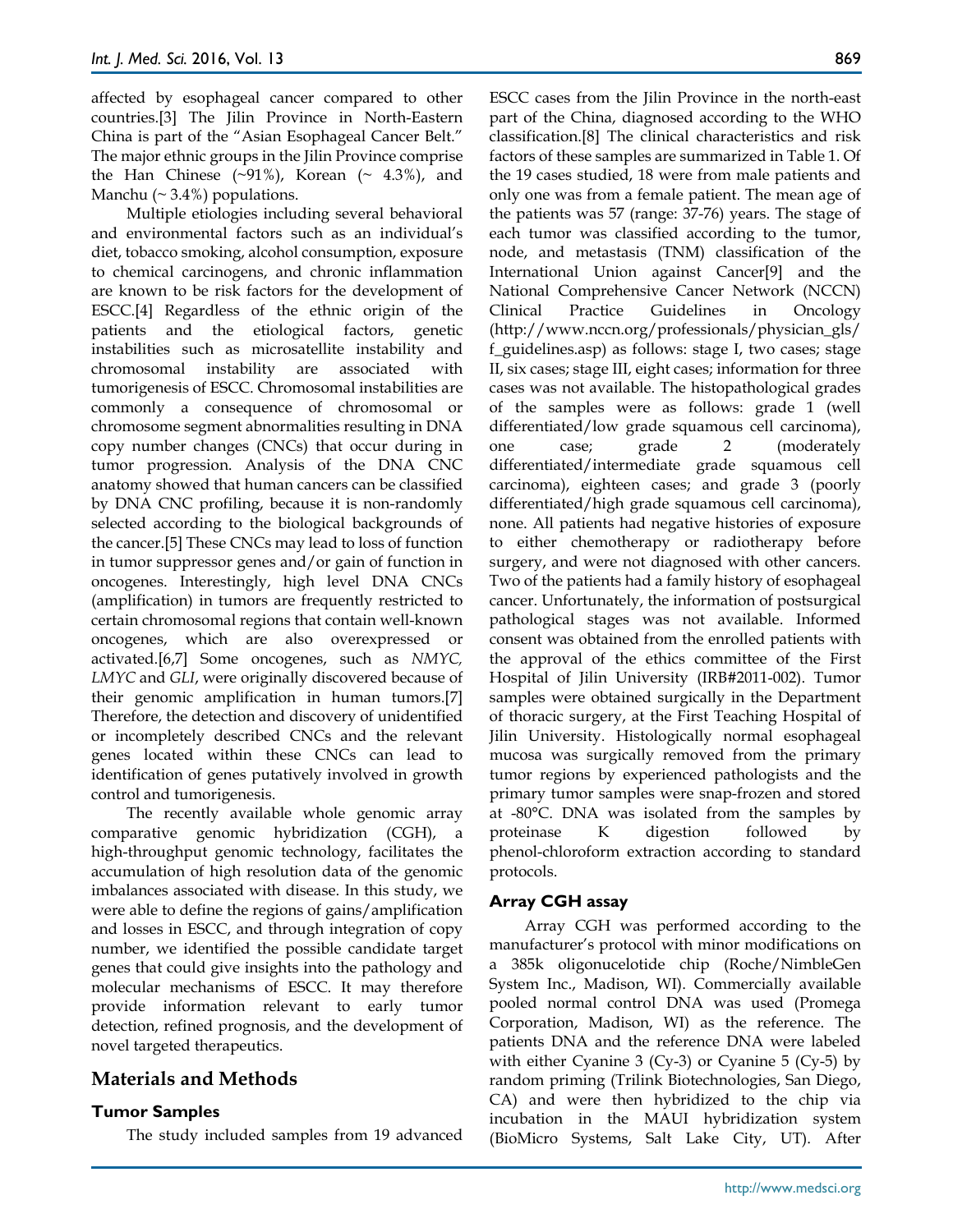18-hours of hybridization at 42°C, the slides were washed and scanned using an MS200 system (Roche/NimbleGen System Inc., Madison, WI). Profile smoothing and breakpoint detection was performed with NimbleScan version 2.4 and SignalMap version 1.9 (NimbleGen System Inc., Madison, WI). If a smoothed copy number log2 ratio was found to be above 0.15 or below -0.15 across five neighboring probes, it was defined as a gain or a loss, respectively. Amplifications were defined as those with a smoothed DNA copy number ratio of above 0.5 and homozygous deletions were defined as those with a smoothed DNA copy number ratio of below -0.4.

#### **Immunohistochemistry (IHC) staining for**  *CTTN* **(cortactin) and** *CCND1* **(cyclin D1)**

IHC studies were performed on formalin-fixed, paraffin embedded (FFPE) slides of ESCC tumor tissues to explore the expression of *CTTN* and *CCND1* according to the manufacturer's protocol using rabbit monoclonal antibodies against *CTTN* and *CCND1* and horseradish peroxidase (HRP) labeled Goat anti-rabbit polyclonal secondary antibody (Abcam plc, Cambridge, MA). Counterstaining was carried out with hematoxylin. The expression score was determined by assessing staining intensity and the percentage of immunoreactive cells.

#### **Results**

#### **Overview of Genomic Imbalance Profiling of 19 ESCCs**

An overview of genomic imbalance profiling in 19 ESCC cases is shown in Fig 1. Genomic CNCs (gains, losses, amplification and homozygous deletion) were discovered all 19 cases by using array CGH. Net gains (13 cases) of genetic material were more frequent than net losses (6 cases). The sizes of net genomic imbalances per case ranged from a loss of 663.4 Mb ( $\sim$  22 % of genome) to a gain of 694.4Mb ( $\sim$ 2% of genome) (Table 1 and Fig S1). The mean number of gains per case was  $\sim$  15, ranging from 3 to 31, and the mean number of losses per case was  $\sim$  11, ranging from 0 to 21. The gain sizes ranged from 31.3 kb (TL0123) to 242.7 Mb (TL0123), and the loss sizes ranged from 56.2 kb (TL0124) to 225.7 Mb (TL0127). Approximately 8.6 % (46/537) of the total genomic imbalances were smaller than 1 Mb; from this subset, 58.7 % (27/46) of the total imbalances were gains and 41.3 % (19/46) were losses. The most frequent genomic imbalances detected in more than 8 out of 19 ESCC cases (> 42%) were gains of 1q21.1-qter, 3q13.11-qter, 5pter-p11, 7pter-p15.3, 7p12.1-p11.2, 7q11-q11.2, 8p12-qter, 11q13.2-q13.3, 12pter-p13.3, 17q24.2, 20q11.21-qter, and 22q11.21-q11.22; and losses of 3pter-p11.1, 4pter-p12, 4q28.3-q31.22, 4q31.3-q32.1, 9pter-p12, 11q22.3-qter, and 13q12.11-q22.1 (Table 2).

| Table 1. Clinical characteristics and risk factors of 19 ESCC samples |  |  |  |
|-----------------------------------------------------------------------|--|--|--|
|-----------------------------------------------------------------------|--|--|--|

| No. | ID            |      | $Age(y)/sex$ TNM stage | Stage       | Histology | Tumor    | Smoking | Drinking | Family     |                | Genomic size Genomic size Net |                |
|-----|---------------|------|------------------------|-------------|-----------|----------|---------|----------|------------|----------------|-------------------------------|----------------|
|     |               |      |                        |             | grade     | location | (Y/N)   | (Y/N)    | history of | of total gain, | of total loss,                | imbalances,    |
|     |               |      |                        |             |           |          |         |          | cancer     | Mb             | Mb                            | Mb(%)          |
| 1   | 33T           | 72/M | <b>T2N1M0</b>          | <b>IIB</b>  | Moderate  | lower    | N       | N        | N          | 302.7          | 181.4                         | $+121.3(4.0)$  |
| 2   | 39T           | 58/M | <b>T3N2M0</b>          | ШB          | Moderate  | lower    | Υ       | Υ        | N          | 136.1          | $\mathbf{0}$                  | $+136.1(4.5)$  |
| 3   | 44T           | 60/M | T3NXM0                 | N/A         | Moderate  | lower    | Υ       | Υ        | N          | 668.9          | 831.6                         | $-162.7(5.4)$  |
| 4   | 57T           | 50/M | <b>T3N2M0</b>          | ШB          | Moderate  | lower    | Υ       | Y        | Υ          | 267.9          | 108.1                         | $+159.8(5.3)$  |
| 5   | 61T           | 76/F | T3N3M0                 | ШC          | Moderate  | lower    | Υ       | N        | N          | 119.6          | 352.4                         | $-232.8(7.8)$  |
| 6   | 74T           | 47/M | T3N3M0                 | <b>IIIC</b> | Moderate  | lower    | Υ       | Υ        | N          | 536            | 48.3                          | $+487.7(16.3)$ |
| 7   | 79T           | 40/M | T3N0M0                 | IIА         | Moderate  | lower    | Υ       | Y        | N          | 232.7          | 896.1                         | $-663.4(22.1)$ |
| 8   | 80T           | 67/M | <b>T3N1M0</b>          | ШA          | Moderate  | lower    | Υ       | Υ        | N          | 830.5          | 806.4                         | $+24.1(0.8)$   |
| 9   | 97T           | 46/M | T3N0M0                 | IIА         | Moderate  | lower    | Υ       | Υ        | N          | 238.4          | 29.6                          | $+208.8(7.0)$  |
| 10  | TL0140        | 44/M | T1N0M0                 | IB          | Moderate  | upper    | Ν       | N        | $Y$ (EC)   | 525.6          | 604.6                         | $-79(2.6)$     |
| 11  | TL0134        | 48/M | <b>T3N1M0</b>          | <b>IIIA</b> | Moderate  | lower    | Υ       | Y        | Υ          | 454.8          | 375.7                         | $+79.1(2.6)$   |
| 12  | TL0129        | 55/M | T3N0M0                 | <b>IIB</b>  | Moderate  | upper    | Υ       | Υ        | N          | 549.2          | 460.9                         | $+88.3(2.9)$   |
| 13  | <b>TL0128</b> | 72/M | T2NXM0                 | N/A         | Well      | lower    | Y       | Υ        | $Y$ (EC)   | 1090.6         | 1298.7                        | $-208.1(6.9)$  |
| 14  | TL0127        | 65/M | <b>T3N1M0</b>          | ШA          | Moderate  | middle   | Υ       | Υ        | N          | 911.1          | 410.9                         | $+500.2(16.7)$ |
| 15  | TL0124        | 61/M | T1N0M0                 | IB          | Moderate  | lower    | N       | Υ        | N          | 787.2          | 752.5                         | $+34.7(1.2)$   |
| 16  | TL0122        | 60/M | <b>T1N1M0</b>          | <b>IIB</b>  | Moderate  | lower    | Υ       | Υ        | N/A        | 756.7          | 62.3                          | $+694.4(23.1)$ |
| 17  | TL0123        | 52/M | T2N0M0                 | <b>IIB</b>  | Moderate  | upper    | Υ       | Υ        | N          | 1022.2         | 414.2                         | $+608(20.3)$   |
| 18  | TL0110        | 37/M | <b>T3N1M0</b>          | ШA          | Moderate  | lower    | Υ       | Υ        | N          | 801.3          | 598.7                         | $+202.6(6.8)$  |
| 19  | TL0105        | 66/M | T2NXM0                 | N/A         | Moderate  | lower    | Υ       | Υ        | N          | 394.3          | 787.4                         | $-393.1(13.1)$ |

Abbreviations: N/A, not available; TNM, tumor, node, metastasis; Y/N, yes/no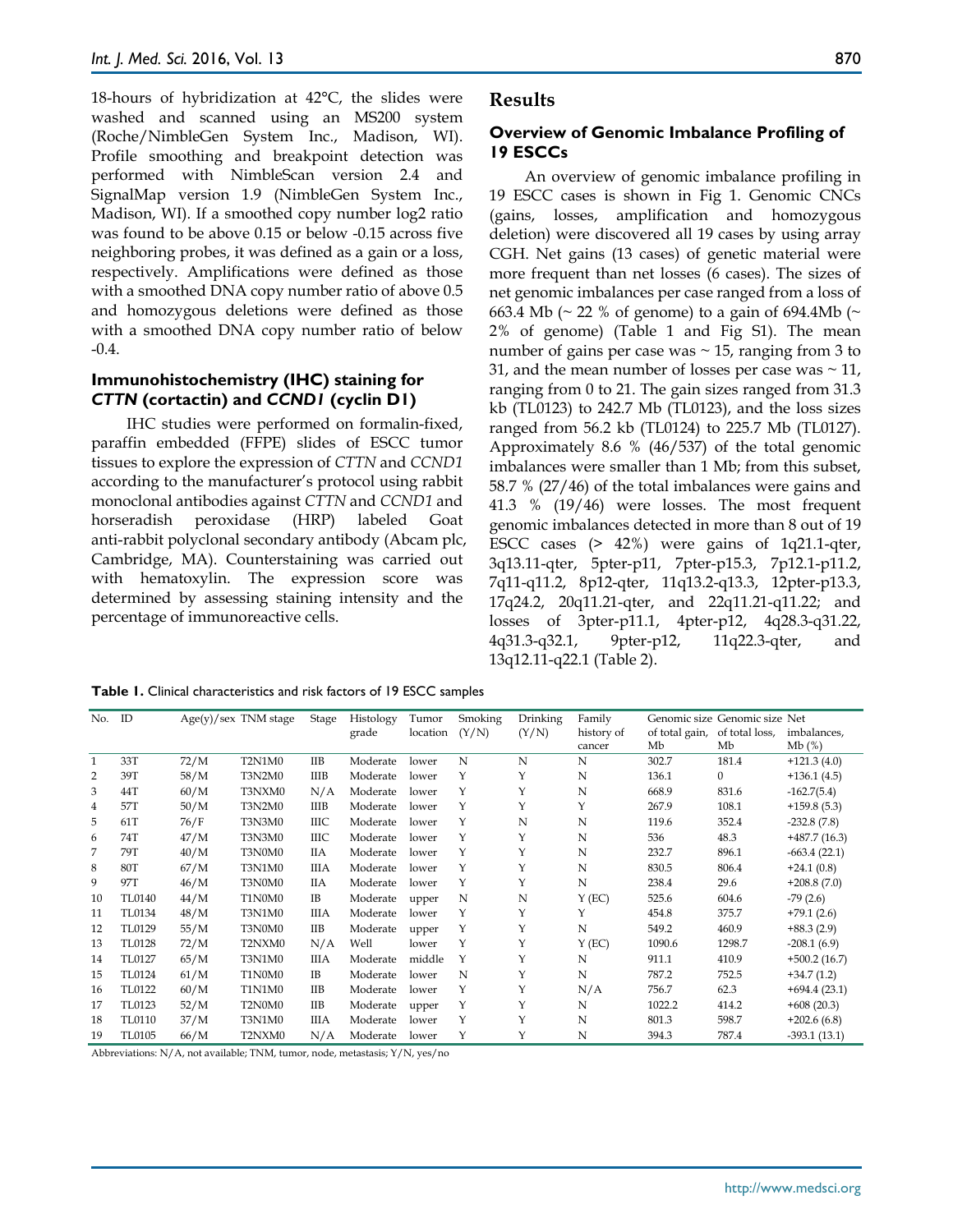

": gain, ": loss, ": gain ≤ 1.0Mb, ": loss ≤ 1.0Mb,

Figure 1. Summary of the array-CGH results from 19 cases of ESCC samples. Gains of DNA are demonstrated as green vertical lines to the right of the chromosome idiograms. Losses of DNA are demonstratedas red vertical lines to the left of the chromosome idiograms.

|        | Chromosome        | Genomic coordinates<br>(NCBI Build 36.3) (bp) | Frequency | Selected interesting gene (s)                                               |
|--------|-------------------|-----------------------------------------------|-----------|-----------------------------------------------------------------------------|
| Gains  | $1q21.3$ -qter    | 153,250,154-246,756,433                       | 8/19      | OBSCN, PTPRC, KCNK2, RGS1, KCNH1, S100A3, ENAH                              |
|        | 3q13.11-qter      | 104,562,526-199,325,140                       | 8/19      | TNK2, TNFSF10, FGF12                                                        |
|        | 5pter-p11         | 68,753-45,806,337                             | 10/19     | SLC1A3, TRIO, RNASEN, TERT, IRX1, FGF10                                     |
|        | $7$ pter-p $15.3$ | 137,567-23,662,661                            | 9/19      | TWIST1, MAD1L1, NUDT1                                                       |
|        | 7p12.1-p11.2      | 51,937,714-56,087,631                         | 9/19      | SEC61G, EGFR, ECOP, PSPH                                                    |
|        | 7q11-q11.2        | 61,093,897-66,168,768                         | 8/19      | ZNF107, ZNF92, GUSB, RABGEF1                                                |
|        | 8p12-qter         | 37,175,015-14,6262,725                        | 9/19      | MYC, WISP1, FOXH1                                                           |
|        | 11q13.2-q13.3     | 68, 687, 593-70, 681, 358                     | 14/19     | MYEOV, CCND1, ORAOV1, FGF19, FGF4, FGF3, ANO1, FADD, PPFIA1<br>CTTN, SHANK2 |
|        | 12pter-p13.31     | 18,891-8,250,087                              | 9/19      | CCND2, FGF23, TNFRSF1A, LTBR, GRIN2B                                        |
|        | 17q24.2           | 61,843,907-63,875,054                         | 8/19      | BPTF, KPNA2                                                                 |
|        | 20q11.21-qter     | 29,275,015-62,387,649                         | 11/19     | E2F1, AURKA                                                                 |
|        | 22q11.21-q11.22   | 18,756,412-21,706,352                         | 9/19      | CRKL, UBE2L3, MAPK1, PPM1F                                                  |
| Losses | 3pter-p11.1       | 37,570-90,393,787                             | 12/19     | FANCD2, CTNNB1, WNT7A, FBLN2, TGFBR, FHIT                                   |
|        | 4pter-p12         | 191-48,150,025                                | 8/19      | UCHL1                                                                       |
|        | 4q28.3-q31.22     | 135,093,980-145,125,004                       | 8/19      | <i>SETD7</i>                                                                |
|        | 4q31.3-q32.1      | 152,306,484-158,362,524                       | 8/19      | FBXW7                                                                       |
|        | 9pter-p12         | 81,476-42,344,999                             | 8/19      | MTAP, CDKN2A, CDKN2B, PCSK5                                                 |
|        | 11q22.3-qter      | 102,643,870-134,450,069                       | 9/19      | ATM                                                                         |
|        | 13q12.11-q22.1    | 20,975,030-72,617,826                         | 8/19      | CDK8, BRCA2, STARD13, ATP7B                                                 |

**Table 2.** Frequently alternated loci and interesting genes in ESCC samples

The amplifications, which showed high-level copy number gains defined as log2 ratios of more than 0.5, were observed in 41 segmental chromosome regions and are summarized in Table S1. Of these, the 7p11.2 region was amplified in 3 cases and gained in 7 cases and the region of 11q13.3 was amplified in 10 cases and gained in 4 cases and was the most prominent feature in our sample set. Amplification of 7p11.2 was separated by two regions. The size of the smallest region of overlap (SRO) of distal 7p11.2 is estimated to be ~ 631.0 kb and includes the *EGFR*  gene. The size of the SRO of proximal 7p11.2 is

estimated to be  $\sim$ 1.4 Mb and includes nine genes, which are *ZNF713, MRPS17, GBAS, PSPH, SUMF2, PHKG1, CHCHD2, CCT6A,* and *LOC389493*. The SRO of the 11q13.3 amplification is estimated to be  $\sim$  406.4 kb in size, and includes *PPFIA1, CTTN*, and *SHANK2* (Fig 2A).

Two interesting possible homozygous losses with a log2 ratio less than -0.4, that are smaller than 1 Mb were identified (Table S2). These loci harbored putative tumor suppressor genes (TSGs) including *FHIT* and *CDKN2*.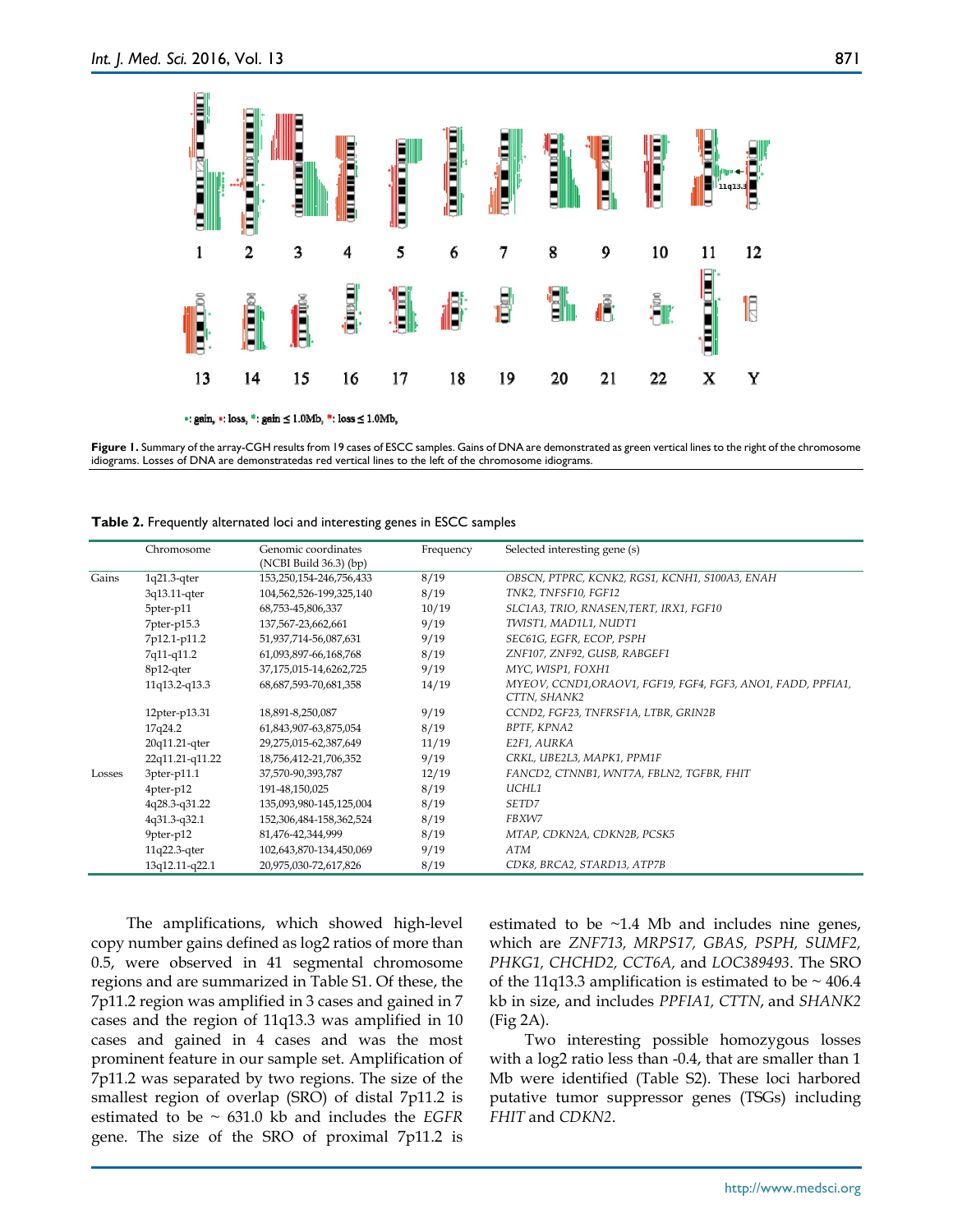#### **Overexpression of** *CTTN* **(cortactin) and**  *CCND1* **(cyclin D1) on 11q13**

IHC staining was performed using antibodies against proteins cortactin and cyclin D1 which are encoded by *CTTN* and *CCND1*, respectively, on FFPE tissue slides of ESCC as well as of normal esophageal epithelia (Fig 2B and Table 3). The correlation of genomic copy number gain/amplification and protein expression of *CTTN* and *CCND1* genes is summarized in table 3. All 17 cases, that were available for performing IHC studies, exhibited strong *CTTN* positive staining. The consistency of the genomic CNCs with the protein expression level of *CTTN* was 76.5% (13/17). Positive staining of *CCND1* was observed in eight out of ten cases tested, including one case without genomic copy number gain or amplification, and the consistency of genomic CNC with protein expression levels of *CCND1* was found to be 70% (7/10) in the ESCC cases. The normal epithelia of the esophagus showed negative immunoreactions for both *CTTN* and *CCND1*.



**Figure 2.** (A) Amplification of 11q13.2-q13.3 as detected by the array CGH (log2>0.5). The X-axis indicates genomic location and the Y-axis indicates log2 ratio. SRO: smallest region of overlap. (B) Representative IHC images of *CCND1* (cyclin D1) and *CTTN* (cortactin) in ESCC (case TL0134). Tumor cells showed strongly positive nuclear staining of *CCND1* and cytoplasmic *CTTN* compared to adjacent normal cells which are negative for *CCND1* and *CTTN*. Original magnification, ×200 (large image) and ×400 (small image).

**Table 3.** Copy number variation and protein expression of *CCND1* and *CTTN* in ESCC samples

| Case ID       | CCND1                                                       |                    | <b>CTTN</b>           |                    |  |  |
|---------------|-------------------------------------------------------------|--------------------|-----------------------|--------------------|--|--|
|               | Copy number variation                                       | Protein expression | Copy number variation | Protein expression |  |  |
| 33T           | Amplification                                               | Strongly positive  | Amplification         | Strongly positive  |  |  |
| 39T           | Gain                                                        | Positive           | Gain                  | Strongly positive  |  |  |
| 44T           | Normal                                                      | Negative           | Normal                | Strongly positive  |  |  |
| 57T           | Gain                                                        | Strongly positive  | Gain                  | Strongly positive  |  |  |
| 61T           | Normal                                                      | Positive           | Normal                | Strongly positive  |  |  |
| 74T           | Amplification                                               | Strongly positive  | Amplification         | Strongly positive  |  |  |
| 79T           | Amplification                                               | NA.                | Amplification         | Strongly positive  |  |  |
| 80T           | Amplification                                               | Strongly positive  | Amplification         | Strongly positive  |  |  |
| 97T           | Gain                                                        | Negative           | Gain                  | Strongly positive  |  |  |
| TL0105        | Normal                                                      | N/A                | Normal                | Strongly positive  |  |  |
| TL0110        | Normal                                                      | N/A                | Normal                | N/A                |  |  |
| TL0122        | Gain                                                        | N/A                | Gain                  | Strongly positive  |  |  |
| TL0123        | Amplification                                               | N/A                | Amplification         | N/A                |  |  |
| TL0124        | Amplification                                               | N/A                | Amplification         | Strongly positive  |  |  |
| TL0127        | Amplification                                               | N/A                | Amplification         | Strongly positive  |  |  |
| <b>TL0128</b> | Amplification                                               | N/A                | Amplification         | Strongly positive  |  |  |
| TL0129        | Normal                                                      | N/A                | Normal                | Strongly positive  |  |  |
| TL0134        | Amplification                                               | Strongly positive  | Amplification         | Strongly positive  |  |  |
| TL0140        | Gain                                                        | Strongly positive  | Amplification         | Strongly positive  |  |  |
|               | $\Lambda$ bbroviatione: $\Lambda$ . $\Lambda$ and available |                    |                       |                    |  |  |

ns: N/A: not ava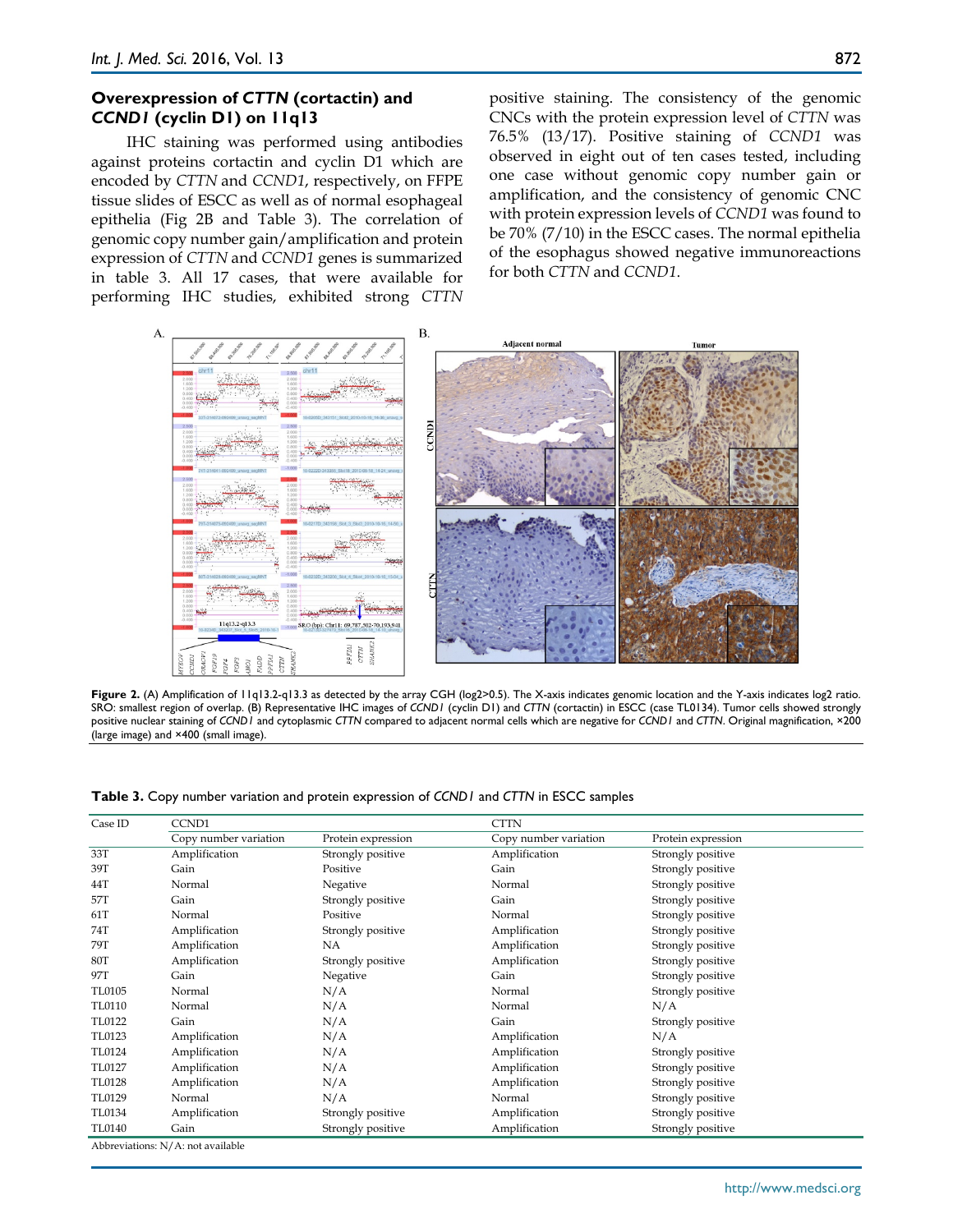#### **Discussion**

We investigated genomic CNCs in 19 ESCC cases by whole genomic array CGH. It was recognized that total number of gains/amplifications (280) was 1.3 times more frequent than the total number of losses (211). Of 19 cases with genomic imbalances, 13 cases had net-genomic gain (24.1 - 694.4 Mb) and 6 cases had net-genomic loss (79.1 - 663.4 Mb), indicating that net genomic gains are more common than losses. The most frequent genomic imbalances detected in our samples were gains of 1q21.3-qter (8/19), 3q13.11-qter (8/19), 5pter-p11 (10/19), 7pter-p15.3 (9/19), 7p12.1-p11.2 (9/19), 7q11-q11.2 (8/19), 8p12-qter (9/19), 11q13.2-q13.3 (14/19), 12pter-p13.31 (9/19), 17q24.2 (8/19), 20q11.21-qter (11/19), and 22q11.21-q11.22 (9/19); and losses of 3pter-p11.1 (12/19), 4pter-p12 (8/19), 4q28.3-q31.22 (8/19), 4q31.3-q32.1 (8/19), 9pter-p12 (8/19), 11q22.3-qter (9/19), and 13q12.11-q22.1 (8/19) (Table 2). These findings are compatible with previous findings by other groups.[10-12] Moreover, gains of 3q, 8q23-qter, 11q13.2, and 20q and loss of 7q34, 11q22-qter, and 18q21.1-q23 have been positively associated with poor outcome in ESCCs.[13-16]

Interestingly, the reciprocal loss of 3p and gain of 3q was observed in 8 of 19 cases in our study. The reciprocal loss of 3p and gain of 3q is a frequent phenomenon in various epithelial tumors. Especially, the isochromosome 3q was visualized in lung cancer, squamous cell carcinomas of the vulva, oral, and the head and neck, as well as in the ESCC cell line KYSE 410-4,[17-21], suggesting that isochromosome 3q formation is a mechanism of somatic chromosomal aberrations, resulting in reciprocal loss of 3p and gain of 3q during epithelial cell carcinogenesis.

Amplifications were observed in 41 segmental regions, of which 7p11.2 and 11q13.3 were the most repeatedly involved interesting regions (Table S1). Amplification of 11q13.3 was the most prominent finding in our study. A total of 14 cases out of 19 showed copy number gain of 11q13.3. Of these 14 cases with gains, 10 cases showed amplification of different sizes ranging from 406.4 kb to 5.9 Mb (Fig 2A). The various sizes of the 11q13 amplification containing various oncogenes is one of the most frequent amplification events, which is observed in 28-70 % of ESCC cases [22-24] and a significant positive correlation between copy number gain and mRNA expression levels has been reported in this region.[13] Previous studies have especially proposed the important role of *CCND1* and *CTTN* in ESCC.[25,26] Regarding the collaborative function of these two genes, it can be hypothesized that overexpression of *CCND1* results in cell proliferation

along with overexpression of *CTTN*, and may facilitate invasive and metastatic behavior in tumor cells. In the present study, subsequent examination of *CCND1* and *CTTN* protein expression levels confirmed that genomic amplification status parallels the increased protein level. Moreover, *CTTN* amplification is likely the most prominent mechanism of cortactin overexpression encoded by *CTTN*. Since five cases without genomic amplification also showed high levels of *CTTN* protein expression, mechanisms other than genomic amplification, such as the CALR-STAT3-CTTN-Akt pathway may also be involved in the upregulation of *CTTN* expression.[27] It is unfortunate that we were not able to evaluate the statistical significance of the relationship between the amplification/overexpression level of *CCND1*/*CTTN*  and clinicopathological characteristics such as Tumor, Node, Metastasis (TNM) stage due to limitation of case number and the late stage of cancer in the patient. However, this can be supported by a previous study showing that overexpression of *CTTN* in ESCC was significantly associated with poor prognosis in patients,[28] suggesting the possibility of *CTTN* as a valuable marker of ESCC.

Amplification of 7p11.2 harbored an oncogene *EGFR*, which is one of the tyrosine kinase receptors that is broadly distributed in the human epithelial cell membrane. Amplification and overexpression of *EGFR* has been reported in ESCC and was significantly associated with a poor prognosis in ESCC patients indicating that it may play an important role in ESCC progression.[29,30]

The possible homozygous losses smaller than 1 Mb that encompass interesting putative tumor suppressor genes (TSG), such as *FHIT* and *CDKN2A* were identified (Supplementary Table 2). Additional sequencing analysis of *CDK2NA* revealed a somatic mutation in exon 2 (c.31\_32dupCC;p.S12Lfs\*15) leading to a stop codon, in one tumor case (TL 0122) of 19 (Fig S2) without the mutation in adjacent normal tissues. *FHIT* and *CDKN2A* are virtually known as the most frequently affected genes after *TP53* in the context of homozygous deletion, promoter hypermethylation, loss of heterozygosity (LOH), and point mutations in various human cancers including ESCC.[31-36]

#### **Conclusion**

Our study further evidences the important role of *CTTN* and *CCDN1* in 11q13 amplification/expression and the losses of TSGs, such as *CDKN2A* and *FHIT*, in advanced stages of ESCC. In future studies, a larger sample size and more early-stage samples are needed to obtain more statistically reliable data and to verify valuable